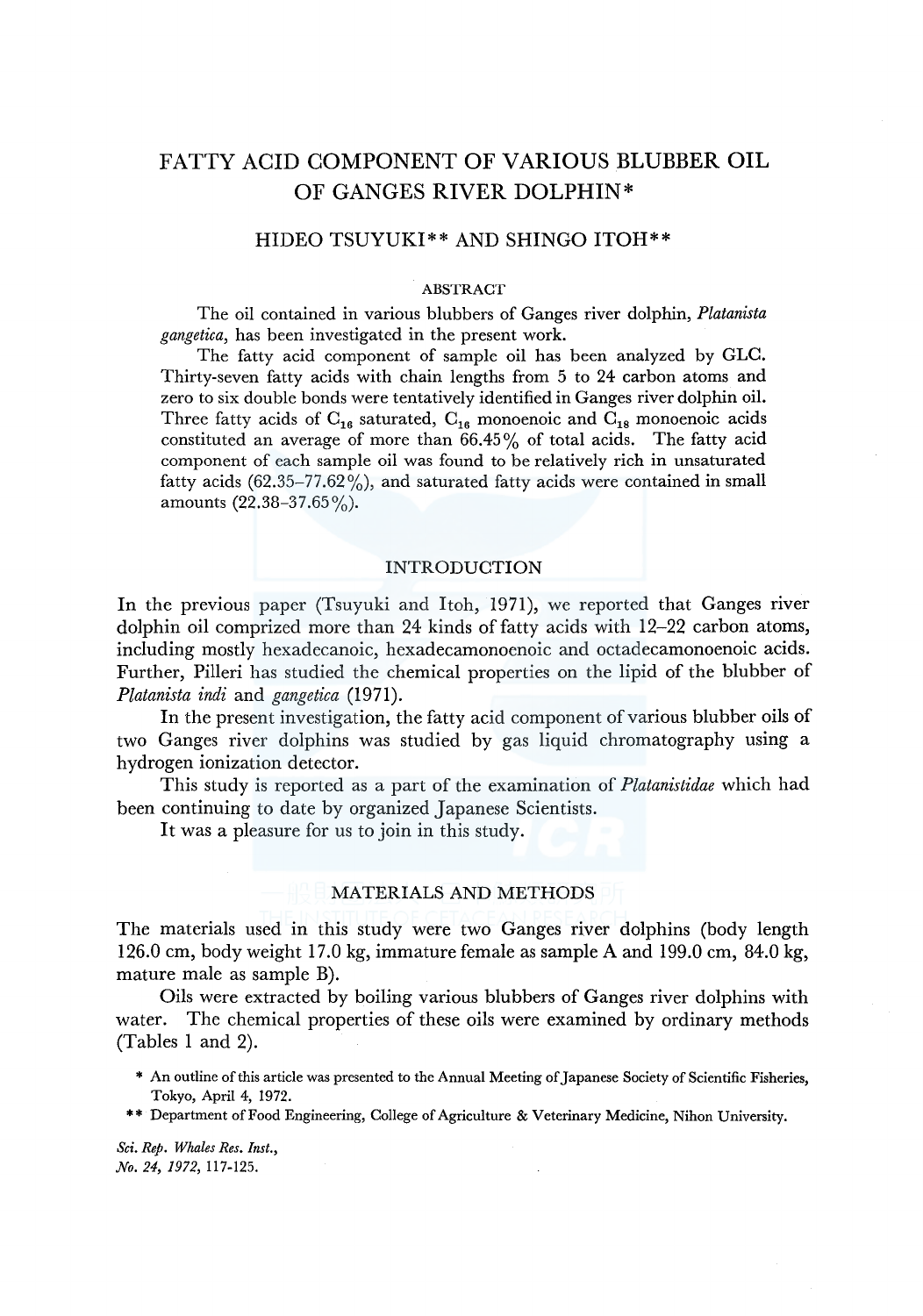| Parts of blubbers      | Oil<br>content<br>(%) | Acid<br>value | Iodine<br>value | Sapon.<br>value | Unsapon.<br>matter<br>$(\%)$ |
|------------------------|-----------------------|---------------|-----------------|-----------------|------------------------------|
| Thoracic blubber       | 38.4                  | 1.40          | 115.5           | 193.1           | 1.36                         |
| Umbilicus blubber      | 49.1                  | 1.26          | 125.6           | 197.5           | 1.02                         |
| Abdominal hind blubber | 40.4                  | 0.62          | 114.2           | 189.3           | 1.26                         |
| Frontal back blubber   | 40.1                  | 1.01          | 102.9           | 194.6           | 1.16                         |
| Middle back blubber    | 50.7                  | 1.46          | 113.3           | 190.4           | 1.72                         |
| Posterior back blubber | 33.2                  | 1.07          | 96.1            | 189.3           | 1.10                         |

### TABLE 1. PROPERTIES OF OILS CONTAINED IN VARIOUS BLUBBERS OF GANGES RIVER DOLPHIN (A).

# TABLE 2. PROPERTIES OF OILS CONTAINED IN VARIOUS BLUBBERS OF GANGES RIVER DOLPHIN (B).

| Part of blubbers     | Oil<br>content<br>$(\%)$ | Acid<br>value | Iodine<br>value | Sapon.<br>value | Unsapon.<br>matter<br>$(\%)$ |
|----------------------|--------------------------|---------------|-----------------|-----------------|------------------------------|
| Thoracic blubber     | 48.3                     | 1.10          | 113.9           | 198.1           | 1.70                         |
| Umbilicus blubber    | 48.9                     | 0.90          | 117.4           | 207.0           | 1.65                         |
| Frontal back blubber | 52.5                     | 1.04          | 121.9           | 208.2           | 1.46                         |
| Middle back blubber  | 50.1                     | 1.41          | 99.3            | 195.3           | 1.03                         |
| Tail blubber         | 34.2                     | 1.05          | 101.2           | 128.0           | 31.80                        |
| Melon                | 51.8                     | 1.00          | 70.9            | 218.3           | 0.92                         |

The fatty acid methyl esters of various blubber oils were prepared with  $BF_{3}$ methanol reagent according to Metcalfe *et al* (1966). Approximately 200 mg sample of each blubber oil was added to  $10$  ml of  $0.5$  N potassium hydroxide-methanol and heated on a steam bath for several minutes. Next,  $10 \text{ ml of BF}_3$ -methanol (125 g  $BF_a$  per liter of methanol) was added to the above sample and boiled for a few minutes under an atmosphere of nitrogen gas. Then, enough of half saturated sodium chloride solution was added to the sample to float up the methyl esters. About 30 ml of ethyl ether was added to the sample to extract the methyl esters, and the same extraction was repeated for 5 times. The ethyl ether solution was dehydrated with anhydrous sodium sulfate, and evaporated under an atmosphere of nitrogen gas on a water bath. The methyl esters obtained were refined by thin layer chromatography on silica gel (petroleum ether: ethyl ether: glacial acetic acid, 90: 10: I).

The fatty acid component of each blubber oil was determined quantitatively by GLC of methyl esters in a Shimadzu Gas Chromatograph Model GC-lC apparatus equipped with a flame ionization detector. The columns were  $1.80 \text{ m} \times 3 \text{ mm}$ diameter stainless-steel tubing packed with 25 % DEGS on 60/80 mesh Chromosorb W, and also 2.68 m  $\times$  3 mm diameter glass coil packed with 5% PEG on 60/80 mesh Chromosorb W. The carrier gas was nitrogen at a flow rate of 70 ml per minute for stainless-steel column and 35 ml per minute for glass coil column. The stainlesssteel column was operated isothermally at 205°C, and the glass coil column was programmed from 70°C-150°C at 4°C per minute and 150°C-190°C at 8°C per minute. The injector block was at 275°C for stainless-steel column and glass coil column was injected by on-column.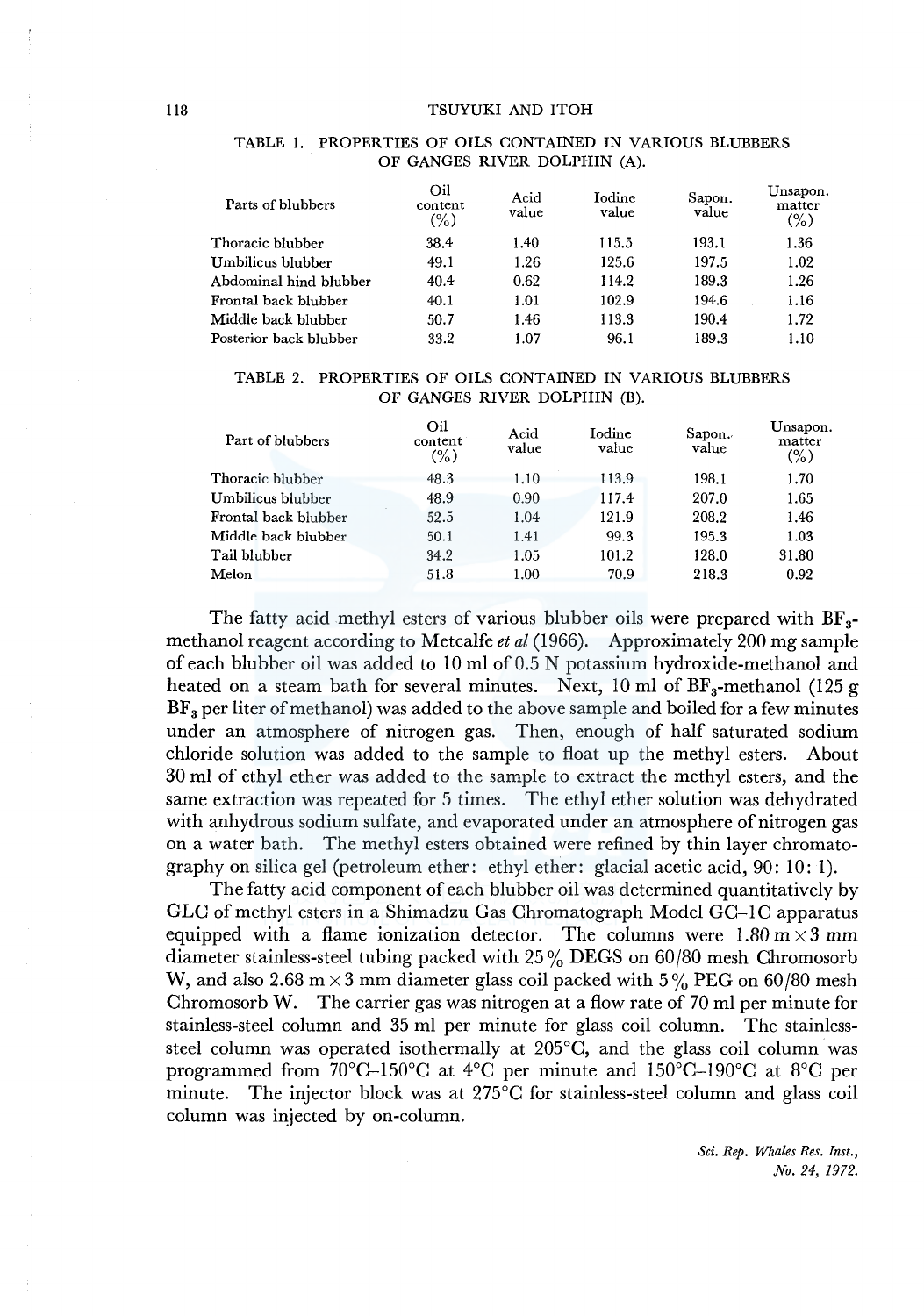GANGES DOLPHIN OIL 119

The fatty acid components were identified by comparing their retention times to those of purified standards and estimated by comparing the semilog plots of retention times *vs* carbon numbers of the blubber oil methyl esters with those of known mixtures of methyl esters run on the same columns under the same conditions, according to Nelson and Freeman (1960). Also, the identification of fatty acids of odd-carbon chain lengths was checked by hydrogenation over platinum black as a catalyst.

The fatty acid component of sample oil was expressed as percentage of area to total area of all methyl esters, according to Ettre and Kabot (1963).

# RESULTS AND DISCUSSION

The fatty acid component of various blubber oils of two Ganges river dolphins are listed in Tables 3 and 4. A detailed analysis of the fatty acid component of various blubber oils revealed the presence of fatty acids 5-24 carbon atoms with zero to six double bonds.

With a few exception, the fatty acid distribution in each blubber oil is nearly seemed to be the same pattern. The three main fatty acids which represented an average of more than 64.18 %(A)–68.72 %(B) of total fatty acids in each blubber oil of Ganges river dolphins are as follows; hexadecanoic acid, hexadecamonoenoic acid and octadecamonoenoic acid.

In the case of Ganges river dolphin A, oils in abdominal hind and middle back blubbers were found the presence of 37 kinds of fatty acids, but it was not find to be presence of eicosatrienoic acid in thoracic, frontal back and posterior back blubber oils, and docosatetraenoic acid in umbilicus blubber oil. The total ofhexadecanoic, hexadecamonoenoic and octadecamonoenoic acids had an average of more than 64.18% of total fatty acids in all blubber oils of Ganges river dolphin A. Also, various blubber oils of Ganges river dolphin A had the large portion of total unsaturated acids  $(63.93-77.62\%)$  which contained almost twice the amount of total saturated acids  $(22.38-36.07\%)$ . Finally, the fatty acid distribution of each blubber oil from Ganges river dolphin A was found relatively the same trend.

In the case of Ganges river dolphin B, the fatty acid component of blubber oils contained mainly hexadecanoic, hexadecamonoenoic and octadecamonoenoic acids which represented an average of more than  $68.72\%$  of total fatty acids. An amount of total saturated acids  $(25.46-37.65\%)$  was almostly half of total unsaturated acids  $(62.35-74.54\%)$ . The oils of thoracic and umbilicus blubbers were found the presence of36 kinds of fatty acids, and were not identified docosatetraenoic acid. Frontal back blubber oil was found the presence of 37 kinds of fatty acids. Middle back blubber oil contained 33 kinds of fatty acids and did not contain eicosapentaenoic, docosatetraenoic, docosapentaenoic and tetracosamonoenoic acids. Moreover, middle back blubber oil had very small amount of tetradecanoic acid  $(0.40\%)$  compared with other blubber oils (average 6.61%) and conversely the higher amount of octadecamonoenoic acid  $(35.28\%)$  more than that of other blubber oils (average 25.41 %). Tail blubber oil contained 32 kinds of fatty acids with absence of eicosadienoic, eicosatrienoic, eicosapentaenoic, docosatetraenoic and tetracosamonoenoic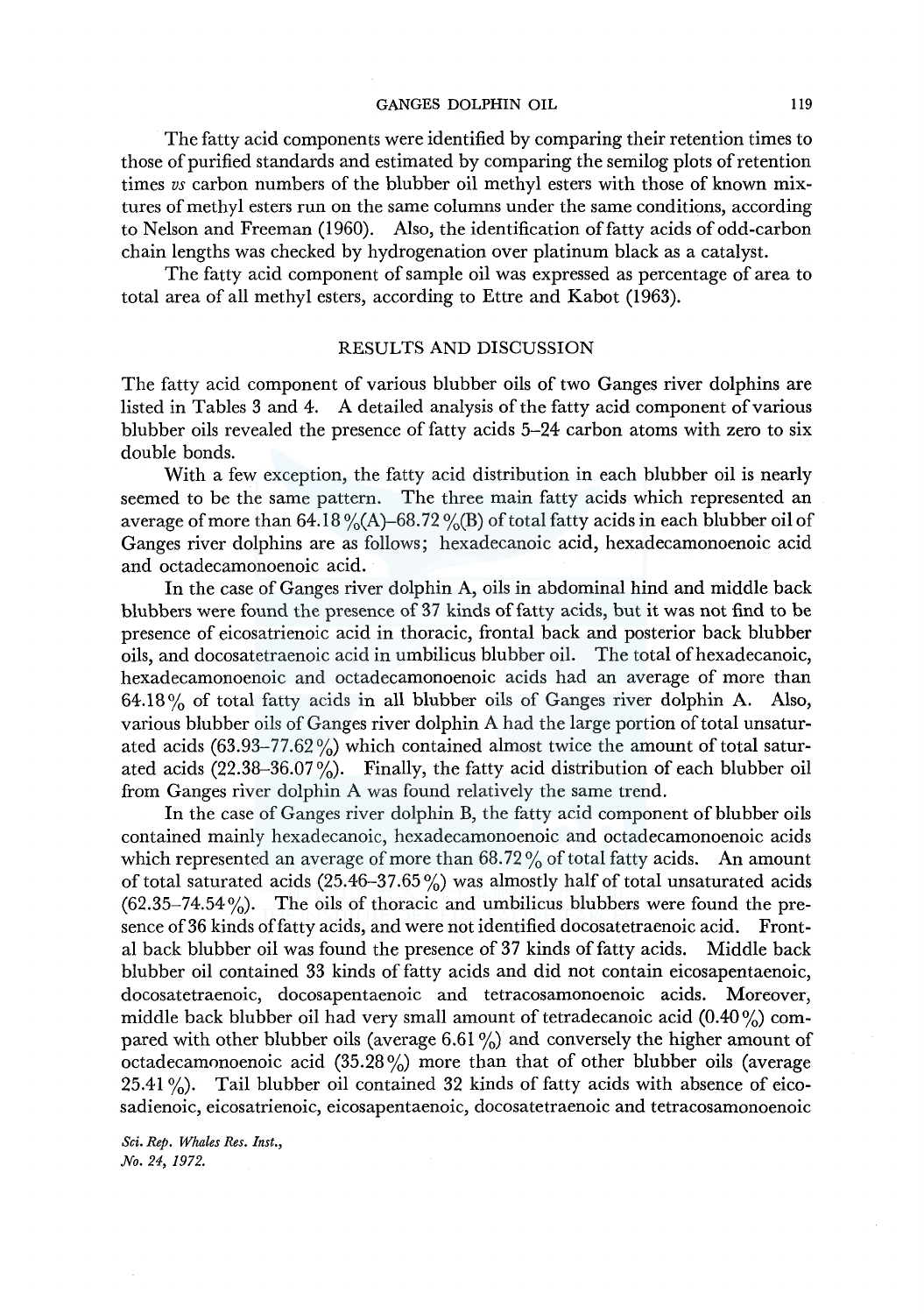| Blubbers      | Thoracic<br>blubber | Umbilicus<br>blubber | Abdominal<br>hind<br>blubber | Frontal<br>back<br>blubber | Middle<br>back<br>blubber | Posterior<br>back<br>blubber |  |
|---------------|---------------------|----------------------|------------------------------|----------------------------|---------------------------|------------------------------|--|
| Fatty acid    | $(\%)$              | $(\%)$               | $(\%)$                       | $(\% )$                    | $(\%)$                    | $(\% )$                      |  |
| $iso - 5 - 0$ | 0.22                | tr                   | 0.23                         | 0.13                       | 0.34                      | 0.16                         |  |
| $n - 5 - 0$   | 0.06                | tr                   | 0.11                         | 0.05                       | 0.21                      | tr                           |  |
| $6 - 0$       | tr                  | tr                   | 0.07                         | 0.03                       | 0.07                      | tr                           |  |
| $8 - 0$       | 0.75                | 0.25                 | 0.79                         | 0.81                       | 0.87                      | 0.46                         |  |
| $10 - 0$      | 0.13                | tr                   | 0.12                         | tr                         | 0.22                      | tr                           |  |
| $12-br*$      | tr                  | tr                   | ${\rm tr}$                   | tr                         | tr                        | tr                           |  |
| $12 - 0$      | 1.02                | 0.37                 | 1.06                         | 0.20                       | 0.57                      | 0.48                         |  |
| $12 - 1$      | 0.04                | tr                   | 0.07                         | tr                         | 0.13                      | 0.10                         |  |
| $13 - 0$      | tr                  | tr                   | $\rm 0.03$                   | tr                         | 0.06                      | $\mathop{\rm tr}\nolimits$   |  |
| $14-br*$      | 0.21                | 0.17                 | 0.19                         | tr                         | tr                        | tr                           |  |
| $14 - 0$      | 5.48                | 5.39                 | 7.56                         | 6.62                       | 4.13                      | 4.50                         |  |
| $14 - 1$      | 2.94                | 1.72                 | 1.30                         | 1.33                       | 1.85                      | 3.12                         |  |
| $14 - 2$      | 1.07                | 0.24                 | 0.79                         | 1.61                       | 1.64                      | 1.08                         |  |
| $15 - 0$      | 0.44                | 0.26                 | 0.58                         | 0.82                       | 0.69                      | 0.75                         |  |
| $16 - br*$    | 0.31                | 0.43                 | 0.60                         | 0.32                       | 0.38                      | 0.44                         |  |
| $16 - 0$      | 12.76               | 12.66                | 20.34                        | 11.59                      | 13.61                     | 12.72                        |  |
| $16 - 1$      | 23.22               | 22.29                | 16.78                        | 23.89                      | 23.72                     | 21.87                        |  |
| $16 - 2$      | 1.46                | 2.30                 | 0.84                         | 2.32                       | 0.92                      | 2.65                         |  |
| $16 - 3$      | 1.47                | 1.43                 | 1.55                         | 2.64                       | 1.48                      | 2.26                         |  |
| $17 - 0$      | 0.91                | 0.89                 | 0.62                         | 1.15                       | 1.14                      | 1.82                         |  |
| $18 - 0$      | 1.55                | 0.95                 | 2.43                         | 2.14                       | 1.01                      | 3.61                         |  |
| $18 - 1$      | 27.71               | 30.68                | 24.83                        | 29.09                      | 29.12                     | 28.17                        |  |
| $18 - 2$      | 3.84                | 3.47                 | 2.33                         | 3.95                       | 4.36                      | 3.96                         |  |
| $18 - 3$      | 1.52                | 0.82                 | 1.65                         | 1.54                       | 1.43                      | 0.82                         |  |
| $19 - 0$      | 0.25                | 0.19                 | 0.32                         | 0.28                       | 0.35                      | 0.20                         |  |
| $20 - 0$      | 0.76                | 0.36                 | 0.82                         | 0.76                       | 0.71                      | 0.31                         |  |
| $20 - 1$      | 0.71                | 0.49                 | 1.13                         | 0.88                       | 1.07                      | 0.23                         |  |
| $20 - 2$      | 0.95                | 0.60                 | 0.95                         | 0.49                       | 0.96                      | 0.44                         |  |
| $20 - 3$      |                     | 0.52                 | 1.04                         |                            | 0.67                      |                              |  |
| $20 - 4$      | 1.38                | 3.25                 | 2.53                         | 1.36                       | 1.05                      | 1.90                         |  |
| $20 - 5$      | 0.54                | 1.10                 | 0.45                         | 0.32                       | 0.74                      | 0.66                         |  |
| $21 - 0$      | 0.42                | 0.46                 | 0.20                         | 0.35                       | 0.68                      | 0.39                         |  |
| $22 - 1$      | 0.69                | 1.16                 | 0.48                         | 1.32                       | 0.41                      | 1.30                         |  |
| $22 - 4$      | 0.60                |                      | 0.43                         | 0.29                       | $0.48\,$                  | 0.27                         |  |
| $22 - 5$      | 2.75                | 2.83                 | 3.11                         | 1.48                       | 1.91                      | 2.17                         |  |
| $22 - 6$      | 2.91                | 3.94                 | 3.21                         | 1.85                       | 2.38                      | 2.54                         |  |
| $24 - 1$      | 0.93                | 0.78                 | 0.46                         | 0.39                       | 0.64                      | 0.62                         |  |
| Saturated     | 25.27               | 22.38                | 36.07                        | 25.25                      | 25.04                     | 25.84                        |  |
| Unsaturated   | 74.73               | 77.62                | 63.93                        | 74.75                      | 74.96                     | 74.16                        |  |

# TABLE 3. FATTY ACID COMPONENT OF OILS CONTAINED IN VARIOUS BLUBBERS OF GANGES RIVER DOLPHIN (A).

\* Branched fatty acids.

 $\bar{z}$ 

*Sci. Rep. Whales Res. Inst., No. 24, 1972.* 

 $\mathbf{r}$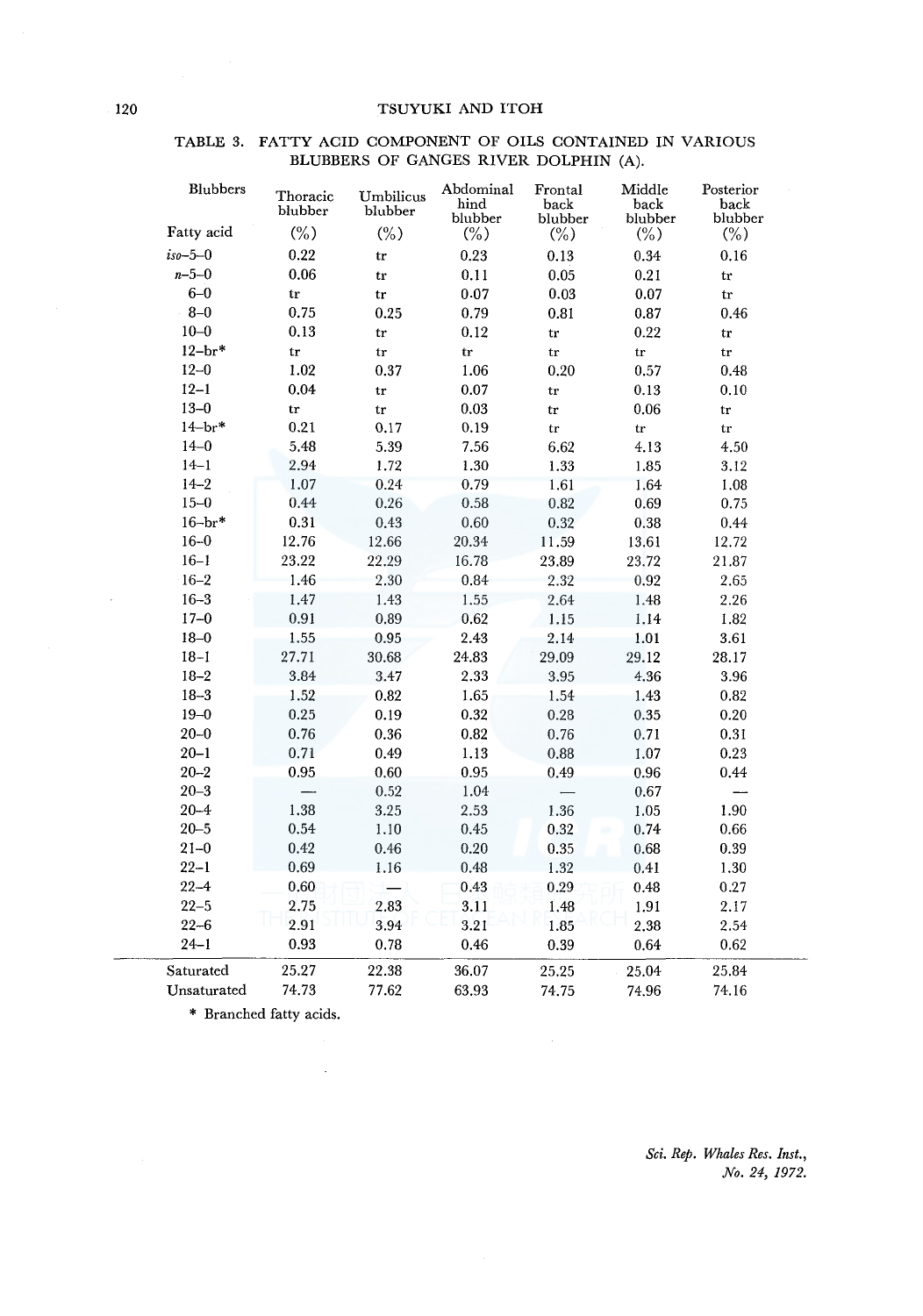# GANGES DOLPHIN OIL

| Blubbers                | thoracic<br>blubber | Umbilicus<br>blubber | Abdominal<br>hind<br>blubber | Frontal<br>back.<br>blubber | Middle<br>back<br>blubber | Posterior<br>back<br>blubber |
|-------------------------|---------------------|----------------------|------------------------------|-----------------------------|---------------------------|------------------------------|
| Fatty acids             | $(\%)$              | $(\%)$               | $(\% )$                      | $(\% )$                     | $(\%)$                    | $(\% )$                      |
| $iso - 5 - 0$           | 0.15                | 0.35                 | 0.17                         | tr                          | 0.26                      | 0.55                         |
| $n - 5 - 0$             | tr                  | 0.27                 | 0.10                         | tr                          | 0.19                      | 0.27                         |
| $6 - 0$                 | tr                  | tr                   | tr                           | tr                          | 0.08                      | 0.10                         |
| $8 - 0$                 | 0.53                | 0.99                 | 0.94                         | 0.47                        | 1.32                      | 1.93                         |
| $10 - 0$                | tr                  | tr                   | 0.21                         | tr                          | 0.41                      | 0.36                         |
| $12 - br*$              | tr                  | tr                   | tr                           | tr                          | tr                        | tr                           |
| $12 - 0$                | 0.29                | 0.38                 | 0.32                         | 0.23                        | 0.81                      | 0.97                         |
| $12 - 1$                | tr                  | tr                   | 0.16                         | tr                          | 0.23                      | 0.18                         |
| $13 - 0$                | tr                  | tr                   | tr                           | tr                          | 0.10                      | 0.09                         |
| $14 - br*$              | tr                  | 0.19                 | 0.22                         | tr                          | 0.27                      | 0.12                         |
| $14 - 0$                | 5.84                | 6.33                 | 6.65                         | 0.40                        | 7.15                      | 7.08                         |
| $14 - 1$                | 0.92                | 2.92                 | 2.09                         | 0.81                        | 3.24                      | 3.76                         |
| $14 - 2$                | 0.19                | 0.35                 | 1.10                         | 0.34                        | 1.16                      | 1.17                         |
| $15 - 0$                | tr                  | 0.31                 | 0.53                         | 0.15                        | 0.43                      | 0.41                         |
| $16-br*$                | 0.66                | 0.37                 | 0.40                         | 0.83                        | 1.13                      | 0.75                         |
| $16 - 0$                | 16.20               | 14.13                | 15.48                        | 18.20                       | 22.47                     | 17.09                        |
| $16 - 1$                | 22.05               | 17.24                | 25.99                        | 26.84                       | 23.94                     | 38.97                        |
| $16 - 2$                | 0.99                | 0.40                 | 0.90                         | 1.22                        | 1.06                      | 0.40                         |
| $16 - 3$                | 2.43                | 1.92                 | 2.52                         | 1.76                        | 2.09                      | 1.86                         |
| $17 - 0$                | 1.01                | 0.94                 | 1.28                         | 1.49                        | 0.83                      | 0.38                         |
| $18 - 0$                | 1.17                | 3.82                 | 3.04                         | 2.89                        | 1.29                      | 1.02                         |
| $18 - 1$                | 27.32               | 29.30                | 24.31                        | 35.28                       | 24.83                     | 21.31                        |
| $18 - 2$                | 2.89                | 1.68                 | 2.02                         | 2.37                        | 1.56                      | 0.45                         |
| $18 - 3$                | 1.69                | 1.12                 | 0.64                         | 0.95                        | 0.53                      | 0.39                         |
| $19 - 0$                | 0.35                | 0.23                 | 0.14                         | 0.37                        | 0.20                      | 0.14                         |
| $20 - 0$                | $\rm 0.84$          | 0.51                 | 0.32                         | 0.24                        | 0.71                      |                              |
| $20 - 1$                | 1.34                | 0.77                 | 0.78                         | 0.55                        | 0.30                      | 0.25                         |
| $20 - 2$                | 1.30                | 1.17                 | 0.69                         | 0.67                        |                           |                              |
| $20 - 3$                | 0.62                | 0.48                 | 0.24                         | 0.30                        |                           |                              |
| $20 - 4$                | 1.54                | 2.23                 | 1.47                         | 0.56                        | 1.02                      |                              |
| $20 - 5$                | 1.13                | 1.04                 | 0.98                         |                             |                           |                              |
| $21 - 0$                | 0.37                | 0.55                 | 0.27                         | 0.19                        | tr                        |                              |
| $22 - 1$                | 0.85                | 1.29                 | 0.73                         | 1.28                        | 0.52                      |                              |
| $22 - 4$                |                     |                      | 0.38                         |                             |                           | $\overline{\phantom{a}}$     |
| $22 - 5$                | 3.13                | 3.61                 | 1.56                         |                             | 0.83                      |                              |
| $22 - 6$                | 3.44                | 3.90                 | 2.45                         | 1.61                        | 1.04                      |                              |
| $24 - 1$                | 0.76                | 1.21                 | 0.92                         |                             |                           |                              |
| Saturated               | 27.41               | 29.37                | 30.07                        | 25.46                       | 37.65                     | 31.26                        |
| Unsaturated             | 72.59               | 70.63                | 69.93                        | 74.55                       | 62.35                     | 68.74                        |
| * Branched fatty acids. |                     |                      |                              |                             |                           |                              |

# TABLE 4. FATTY ACID COMPONENT OF OILS CONTAINED IN VARIOUS BLUBBERS OF GANGES RIVER DOLPHIN (B).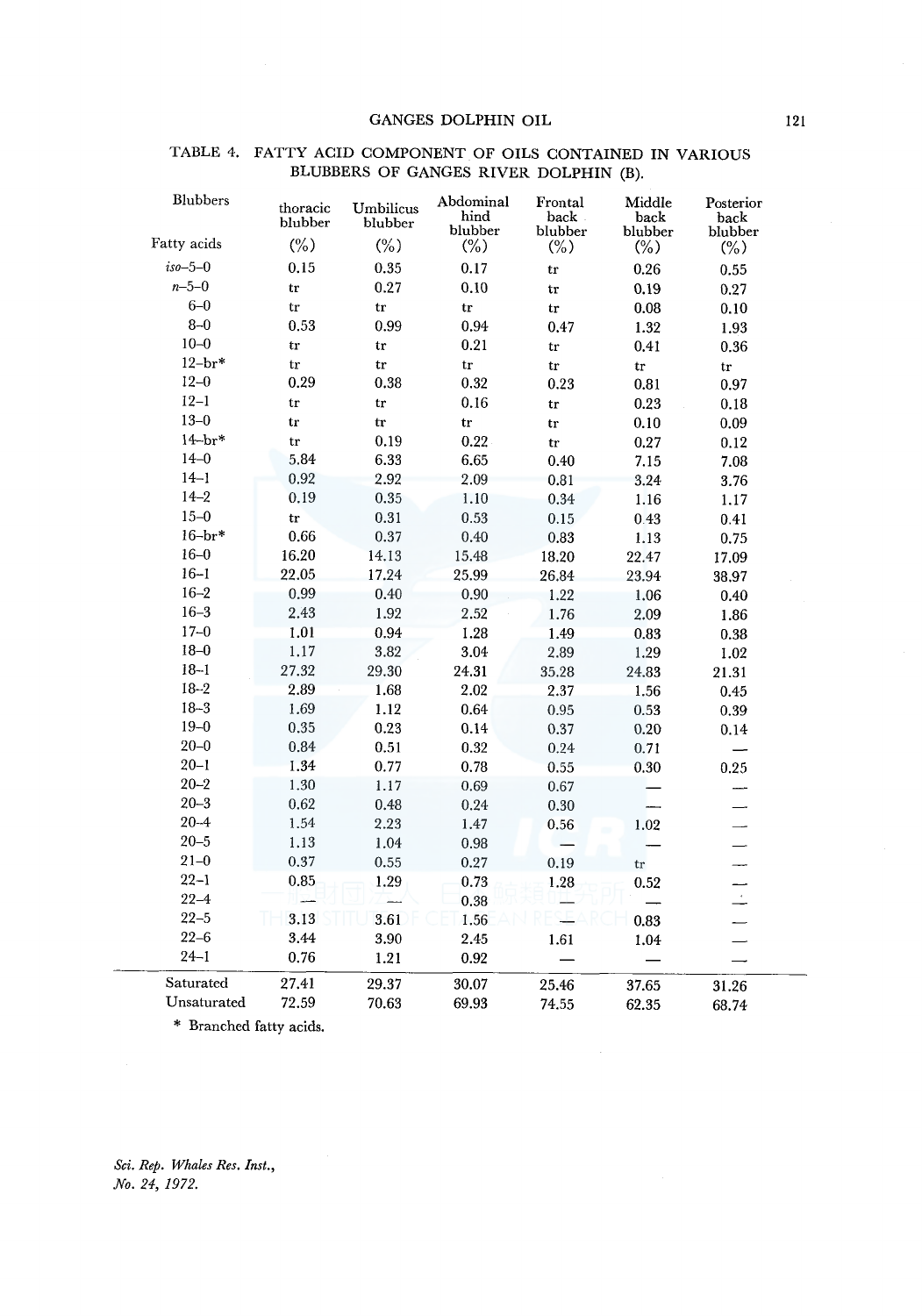#### 122 TSUYUKI AND ITOH

acids. Although the fatty acid component deviated from other blubber oils, there were a few exception. For example, the ratio of total unsaturated acids  $(62.35\%)$  to total saturated acids  $(37.65\%)$  was found to be the lower amount than that of other blubber oils, also there was a few presence of fatty acids with 20 or more carbon atoms. Finally, with the exception of melon oil, the fatty acid distribution pattern of thoracic, umbilicus, frontal back, middle back and tail blubber oils from Ganges river dolphin B was relatively followed the same trend as those from Ganges river dolphin A.

In the fatty acid component, melon oil was radically different with other blubber oils, and the levels of individual and groups of fatty acids were unique to this sample. The fatty acid component of melon oil was only 26 kinds of fatty acids. In melon oil, the most notable deviation was the high level of hexadecamonoenoic acid (38.97%), and other main fatty acids were  $21.31\%$  of octadecamonoenoic acid and  $17.09\%$  of hexadecanoic acid. On the other hand, the short chain acids (less than 17 carbon atoms) were present at high levels (76.44%) while the concentrations (23.56%) of fatty acids with more than 18 carbon atoms were considerably lower than that of other blubber oils. It was probably seemed because melon was not a blubber and was an adipose tissue on an upper jaw.

As concerned with the chemical properties, most of deviation in tail blubber oil of Ganges river dolphin B can be attributed to the high level of unsaponifiable matter (shown in Table 2) and characterized by the low level ofsaponification value. It was seemed that tail blubber oil had notably some unsaponifiable matters.

In comparison with oils of Ganges river dolphins in fresh water and oils of other dolphins in sea water (Table 5), they have no definite analogy on the fatty acid component. The major acids of Many toothed pilot whale and Common dolphin oils are hexadecanoic and octadecamonoenoic acids and have a low amount of hexadecamonoenoic acid which is contained as one of the main fatty acids of Ganges river dolphin oil. Moreover, Finless porpoise oil has the high amount of hexadecamonoenoic and octadecamonoenoic acids, but it has a few presence of hexadecanoic acid which is one of the main fatty acids of Ganges river dolphin oil. Viewing in comparison of saturated and unsaturated fatty acids, it is found that all dolphin oils have approximately the same distribution of ratio of total saturated and unsaturated fatty acids. The long chain acids with 20 or more carbon atoms which represented  $12.50\%$ (A) or  $9.30\%$ (B) of the total acids in Ganges river dolphin oil, are only the minor presence or are not present at all in Finless porpoise oil and Many toothed pilot whale oil. 3 kinds of short chain acids with 6 less carbon atoms are contained in Ganges river dolphin oil, however, it is not reported in Many toothed pilot whale, Finless porpoise and Common dolphin oils. It is seemed to be caused by that the analytical method was different in each experiment. The docosahexaenoic acid  $(10.4\%)$  of highly unsaturated acid which is contained in Common dolphin oil, are only 2.81% (A) or 1.24% (B) of total acids in Ganges river dolphin oil.

Finally, it was seemed that Ganges river dolphin, Finless porpoise, Many toothed pilot whale and Common dolphin oils had not a completely analogical distribution pattern of fatty acid component in this study.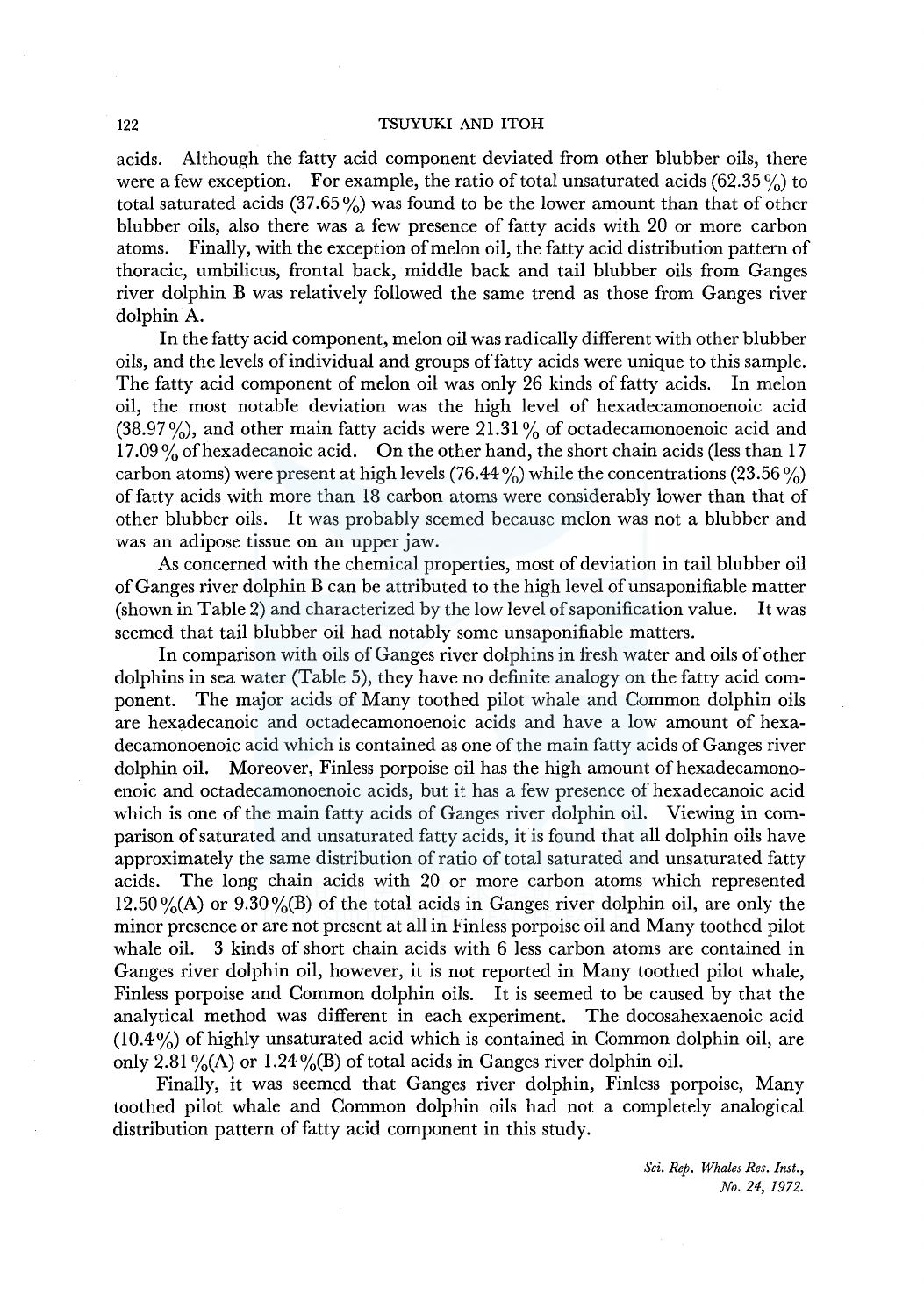# GANGES DOLPHIN OIL 123

| Dolphins      | Ganges river<br>dolphins |                | Many toothed              | Finless                | Common                   |
|---------------|--------------------------|----------------|---------------------------|------------------------|--------------------------|
| Fatty acids   | $A^{1}$                  | B <sup>2</sup> | pilot whale <sup>3)</sup> | porpoise <sup>4)</sup> | dolphin <sup>5)</sup>    |
| $iso - 5 - 0$ | 0.18%                    | 0.19%          | $-$ %                     | $-$ %                  | $-\%$                    |
| $n - 5 - 0$   | 0.07                     | 0.11           |                           |                        |                          |
| $6 - 0$       | $\rm 0.03$               | 0.02           |                           |                        |                          |
| $8 - 0$       | 0.66                     | 0.85           | 0.1                       | 0.1                    |                          |
| $10 - 0$      | 0.08                     | 0.12           | 0.3                       | 0.2                    | $\overline{\phantom{a}}$ |
| $12 - br$     | tr                       | tr             |                           | 0.3                    | $\overline{\phantom{0}}$ |
| $12 - 0$      | 0.62                     | 0.41           | 1.3                       | 0.9                    | L,                       |
| $12 - 1$      | 0.06                     | 0.08           | 2.0                       | 0.7                    |                          |
| $13 - 0$      | 0.02                     | $\rm 0.02$     | 0.3                       | 0.2                    |                          |
| $14 - br$     | 0.10                     | 0.14           |                           | 0.4                    | $\overline{\phantom{0}}$ |
| $14 - 0$      | 5.61                     | 5.27           | 7.3                       | 8.4                    | 2.0                      |
| $14 - 1$      | 2.04                     | 2.00           | 13.8                      | 4.1                    | $\overline{\phantom{0}}$ |
| $14 - 2$      | 1.07                     | 0.63           | 4,9                       | 0.7                    |                          |
| $15 - 0$      | 0.59                     | 0.28           | 0.5                       | 1.1                    |                          |
| $16 - br$     | 0.41                     | 0.68           |                           |                        |                          |
| $16 - 0$      | 13.95                    | 17.30          | 11.4                      | 7.2                    | 21.2                     |
| $16 - 1$      | 21.96                    | 23.21          | 5.3                       | 2.6                    | 6.0                      |
| $16 - 2$      | 1.13                     | 0.91           | 6.9                       | 1.9                    |                          |
| $16 - 3$      | 1.81                     | 2.14           | 0.9                       | 1.2                    |                          |
| $17 - 0$      | 1.09                     | 1.11           |                           |                        |                          |
| $18 - 0$      | 1.95                     | 2.44           | 0.8                       | 0.9                    | 2.7                      |
| $18 - 1$      | 28.27                    | 28.21          | 28.1                      | $20.4\,$               | 27.5                     |
| $18 - 2$      | 3.65                     | 2.10           | 3.7                       | 2.1                    | 1.3                      |
| $18 - 3$      | 1.30                     | 0.99           | $_{\rm 0.8}$              | $2.0\,$                | 0.6                      |
| $19 - 0$      | 0.27                     | 0.26           | 1,4                       | 1.6                    | $\overline{\phantom{0}}$ |
| $20 - 0$      | 0.62                     | 0.52           | 1.7                       | 1.8                    | 0.7                      |
| $20 - 1$      | 0.75                     | 0.75           | 0.6                       | 1.4                    | 5.8                      |
| $10 - 2$      | 0.73                     | 0.77           | 1,5                       |                        |                          |
| $20 - 3$      | 0.37                     | 0.33           | $\overline{\phantom{0}}$  | 1.7                    |                          |
| $20 - 4$      | 1.91                     | 1.36           | 2.3                       | 4.6                    | 2.5                      |
| $20 - 5$      | 0.64                     | 0.63           |                           |                        | 7.9                      |
| $21 - 0$      | 0.42                     | 0.28           |                           |                        |                          |
| $22 - 1$      | 0.89                     | 0.93           |                           |                        | 4.1                      |
| $22 - 4$      | 0.35                     | 0.08           |                           |                        |                          |
| $22 - 5$      | 2.37                     | 1.83           |                           | 3.9                    | 2.3                      |
| $22 - 6$      | 2.81                     | 1.24           |                           | 5.3                    | 10.4                     |
| $24 - 1$      | $\,0.64\,$               | 0.58           |                           |                        |                          |
| Saturated     | 26.64                    | 29.99          | 25.1                      | 23.1                   | 26.6                     |
| Unsaturated   | 73.36                    | 70.01          | 70.8                      | 76.9                   | 68.4                     |

# TABLE 5. A COMPARISON OF FATTY ACID COMPONENT OF DOLPHINS OIL.

<sup>1)</sup> Average of all blubbers.

<sup>2)</sup> Average of blubbers without melon.

3> Tsuyuki and Itoh (1969a).

<sup>4)</sup> Tsuyuki and Itoh (1969b).

5> Japan Oil Chemists' Society (1971).

*Sci. Rep. Whales Res. Inst., No. 24, 1972.* 

 $\overline{\phantom{a}}$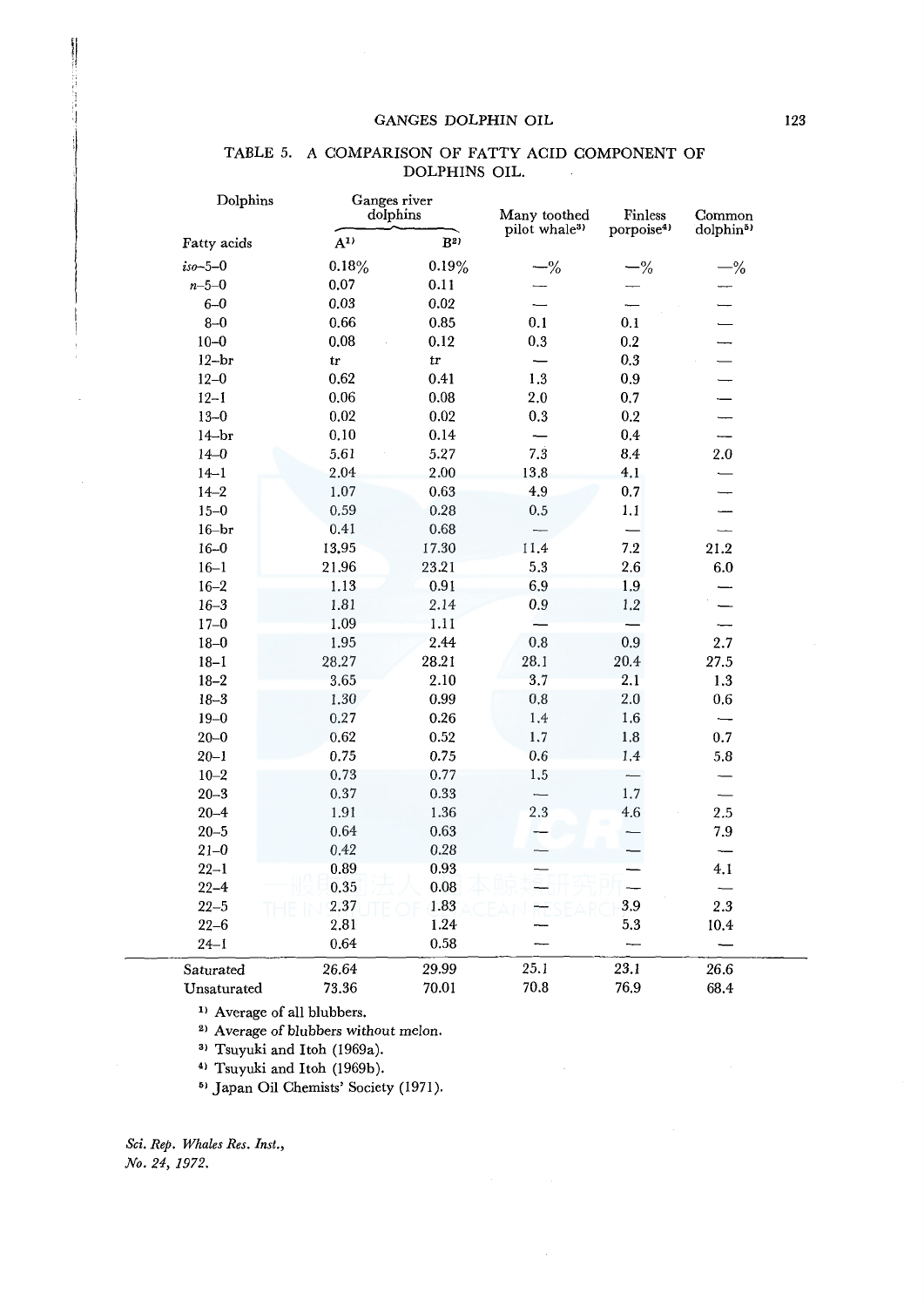# **SUMMARY**

1. The properties of oils contained in various blubbers of two Ganges river dolphins (A and B), *Platanista gangetica,* were studied.

2. The fatty acid component of Ganges river dolphin oil was analyzed by GLC on DEGS and PEG columns.

3. The fatty acid component is as follow:

total saturated fatty acids  $26.64\%$  (average of A),  $29.99\%$  (average of B);

|                            | A (ave.)   | B (ave.)   |
|----------------------------|------------|------------|
| $iso-C_5$                  | $0.18\%$   | $0.19\%$   |
| $n-C_5$                    | $0.07\%$   | $0.11\%$   |
| $C_6$                      | $0.03\,\%$ | $0.02\%$   |
| $C_8$                      | $0.66\%$   | $0.85\,\%$ |
| $C_{10}$                   | $0.08\%$   | $0.12\%$   |
| $C_{12}$ br                | tr.        | tr.        |
| $\mathrm{C}_{12}$          | $0.62\%$   | $0.41\%$   |
| $\mathrm{C}_{\mathbf{13}}$ | $0.02\%$   | $0.02\%$   |
| $C_{14}$ br                | $0.10\%$   | $0.14\%$   |
| $C_{14}$                   | $5.61\%$   | $5.27\%$   |
| $\mathrm{C_{15}}$          | $0.59\%$   | $0.28\%$   |
| $C_{16}$ br                | $0.41\%$   | $0.68\%$   |
| $C_{16}$                   | $13.95\%$  | $17.30\%$  |
| $C_{17}$                   | $1.09\%$   | $1.11\%$   |
| $C_{18}$                   | $1.95\%$   | $2.44\%$   |
| $C_{19}$                   | $0.27\%$   | $0.26\%$   |
| $C_{20}$                   | $0.62\%$   | $0.52\%$   |

total unsaturated fatty acids  $73.36\frac{\cancel{0}}{\cancel{0}}(A)$ ,  $70.01\frac{\cancel{0}}{\cancel{0}}(B)$ ;

|                    | B (av.)   |
|--------------------|-----------|
| $0.06\%$           | $0.08\%$  |
| $2.04\%$           | $2.00\%$  |
| $1.07\%$           | $0.63\%$  |
| $21.95\%$          | 23.21%,   |
| $1.13\%$           | $0.91\%$  |
| 1.81 $\frac{9}{6}$ | $2.14\%$  |
| 28.27%,            | $28.21\%$ |
| $3.65\%$           | $2.10\%$  |
| $1.30\%$           | $0.99\%$  |
| $0.75\%$           | $0.75\%$  |
| $0.73\%$           | $0.77\%$  |
| $0.37\%$           | $0.33\%$  |
| $1.91\%$           | $1.36\%$  |
|                    | A (av.)   |